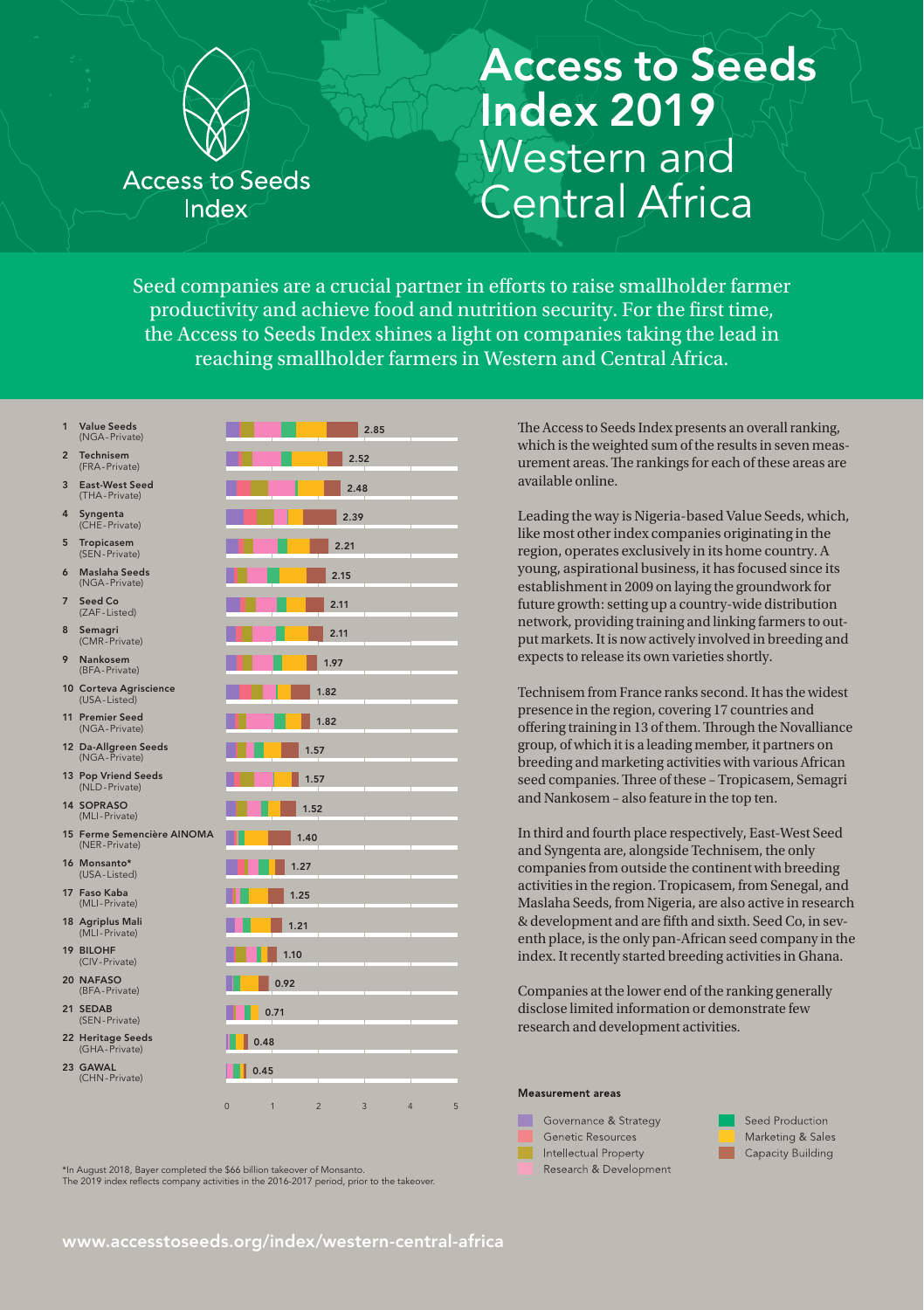## More information online

All results and background information is available online. The dedicated website contains more information on the ranking, the methodology and the key fndings. For each company a separate scorecard is presented. For every country in scope an overview of seed company presence is available.

# Key findings

The index presents key findings on the industry's presence and portfolio as featured below, as well as on its performance on specifc measurement areas.

### Only half of the companies have breeding activities; no private sector breeding was found in 70% of the countries

Plant breeding is the core activity of many seed companies around the world, but this is not the case in Western and Central Africa. Only 11 of the 23 index companies conduct plant breeding. Three of these are Nigerian (Maslaha Seeds, Premier Seed, Value Seeds), one is from Mali (SOPROSA), three operate internationally (East-West Seed, Seed Co, Syngenta) and four are part of the Novalliance group (Nankosem, Semagri, Technisem, Tropicasem). In 15 of the 22 countries in scope (70%), no breeding by index companies was found.

#### 0 0 0 The Gambia Togo Central African Republic 0 Equatorial Guinea Republic of the Congo Country Country Nigeria Nigeria mali<br>Mali Burkina Faso Burkman a Senegal **African Republic** Benin Ghana Guinea Guinea-Bissau The Gambia Togo Niger Chad Companies' breeding programs DR of the Congo Côte d'Ivoire Liberia Sierra Leone Mauritania Gabon Equatorial Guinea Companies 4 2 2 2 2 1 1 1 0 0 0 0 0  $\Omega$  $\Omega$  $\overline{0}$  $\overline{0}$  $\overline{0}$  $\overline{0}$  $\overline{0}$  $\overline{c}$  $\overline{0}$

### Large part of the youngest varieties in the portfolio of regional companies is older than five years; open-pollinated varieties dominate

Three regional seed companies report that their entire portfolio consists of varieties older than five years. Excluding Novalliance partner companies, 48% of the varieties ofered are older than five years. Compared to regional companies in Eastern and Southern Africa, this is relatively high, likely a result of the small number of seed companies with their own breeding program. Meanwhile, global companies – all with active breeding programs – report that varieties younger than three years old make up 60% of the crops in their portfolio. Only for a few crops do more companies report selling hybrids than open-pollinated varieties. In field crops, this is only the case for maize.



More than five years Less than three years Between three and five years

\*Data for Novalliance is not included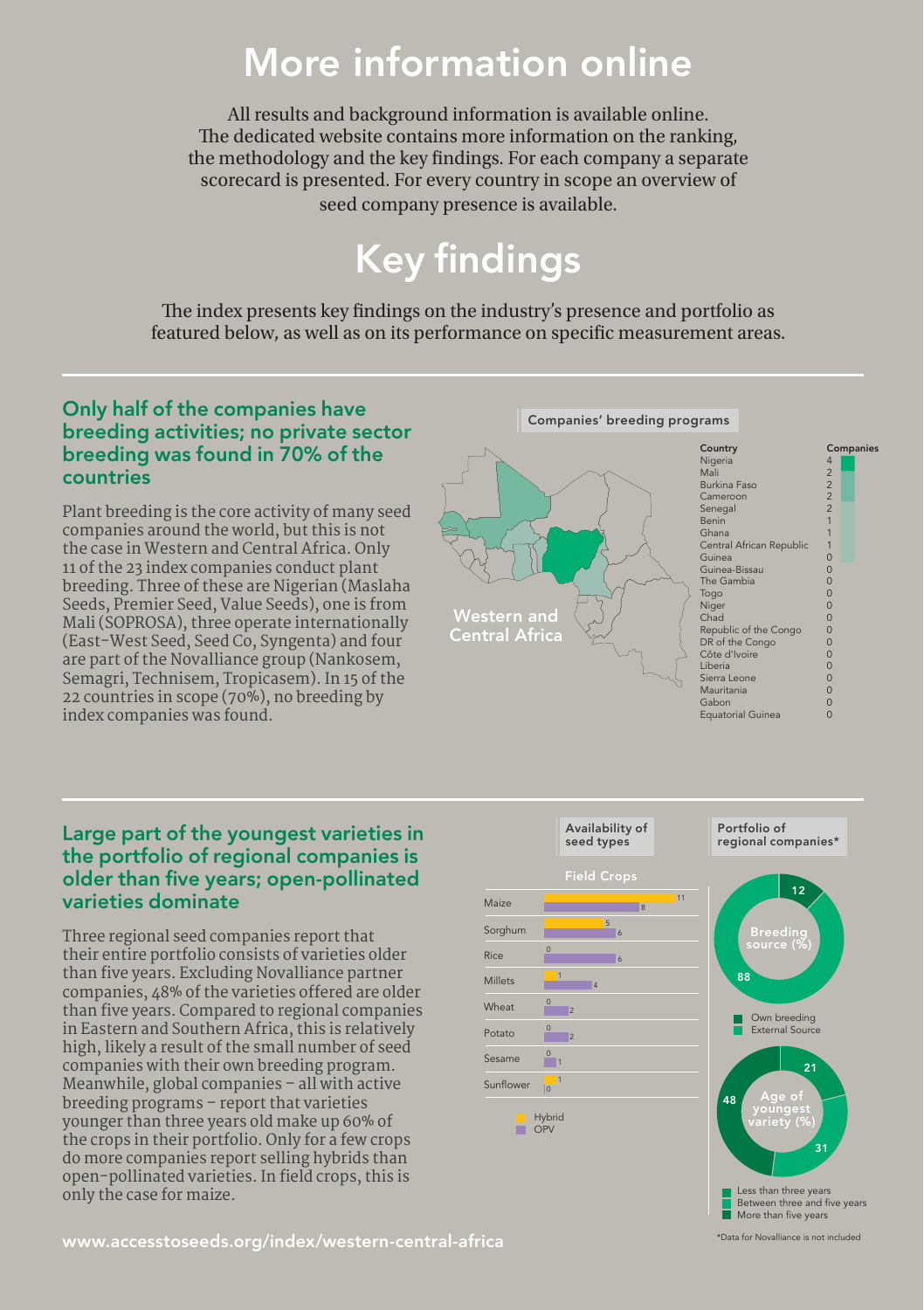# Company scorecards

The company scorecards highlight a company's presence and portfolio, leading practices and notable findings. They also present comparative strengths.



# Country profiles

The country profiles provide insights in a country's seed sector and an overview of the presence and activities of index companies in each country.